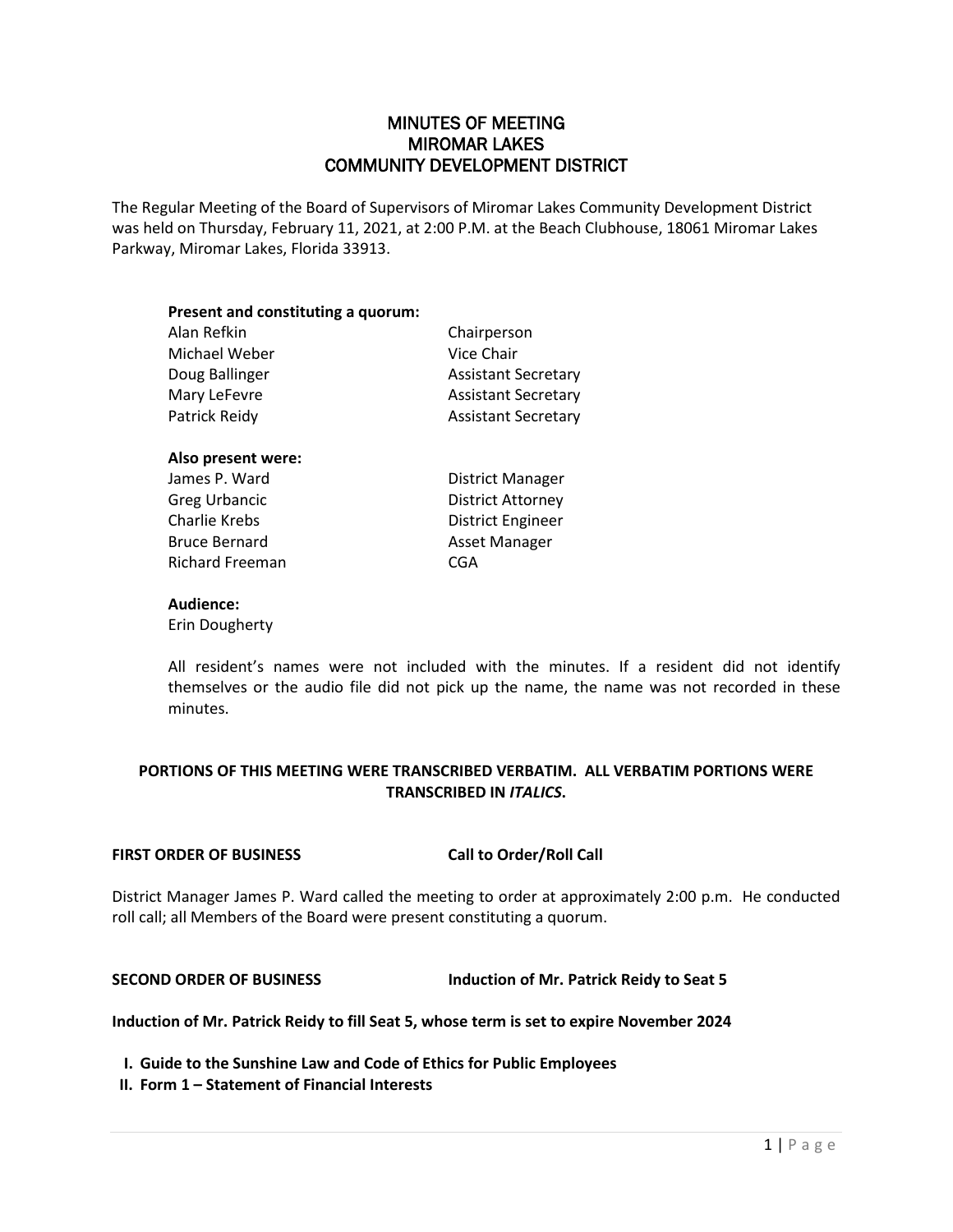*Mr. Ward: As you recall, Mr. Reidy was appointed to fill Dr. Herring's term which runs through November of 2024. He has already taken his oath outside of the Board Meeting. It is a part of the record and copy of it is included in your Agenda Package. We will take a moment and go through the Sunshine Law and the Code of Ethics. Mr. Greg Urbancic will review this. He is our District Attorney and he and I will guide you through any legal matters including anything related to the Sunshine Law and the Code of Ethics for Public Employees. Now that you are a public official with the State of Florida you are subject to a plethora of laws related to public officials. You hold the same title and dignity as any County or City Commissioner in the State of Florida, just for a CDD. The most prominent laws that we have are the Ethics Statutes here in Florida. They were enacted a number of years ago to ensure that the bodies that make decisions do so in public and do not do so outside of these open noticed meetings. That simply means, as a member of the Board, you may not discuss any matter that could foreseeably appear before the Board with another Member, nor may you use a member of the public or a member of staff to communicate to another Board Member on any matter that may foreseeably appear before the Board. It's important to recognize that if you violate the law, ethics violations are considered to be outside of your scope of authority, and as such your directors and officers liability insurance which we carry for the entire Board does not cover you. This means you would then defend yourself on any actions that are brought before you with respect to ethics violations. I will tell you that in all the years that I have done this, I have never had a Board Member charged with an Ethics Violation. If you have a question you are welcome to call me or Greg Urbancic and we will guide you through the process. If in any event you are uncomfortable with doing either of those, you should hold whatever discussion you want to have until one of these Board Meetings and during the meeting you would be given the opportunity to say whatever it is you would like to say. Greg, do you want to add anything?*

*Mr. Greg Urbancic: That was good Jim. I think you've done that once or twice before. Just adding, the three biggest things, Sunshine Law, Public Records, and if you ever have a question because you think there might be a conflict of interest for anything that you are doing, those are the really key subjects to bring up to us so we can discuss them prior to anything happening. If there is a question, I am happy to talk to you about it.* 

*Mr. Patrick Reidy: I am assuming if any resident of Miromar who knows you're on the CDD Board comes and talks to you and asks you questions you can answer those questions.* 

*Mr. Ward: Yes. They can talk to him ad nauseum at whatever you want to talk to him about, including what's on the CDD Agenda. What he cannot do, and what you cannot ask him to do, is take that conversation to other Members of the Board.* 

*Mr. Reidy: And as far as I should not be speaking with other Board Members.*

*Mr. Ward: You may not speak to other Board Members on matters that will foreseeably appear before the Board. If you want to talk about going to dinner, golf, tennis, walking the dogs, it doesn't matter, but if the matter is going to appear before the Board for a vote, you may not talk to another Board Member about that matter. If it's a done deal, and you want to say, hey that budget we just approved – or something of that nature – those kinds of things you can do, but it's a really fine line, so you need to be careful what you talk about. I do know I mentioned to you before the meeting your Form 1. You do need to file that before March 3, 2021. It's not that hard of a form. If you need help, I'll be glad to help you with it.*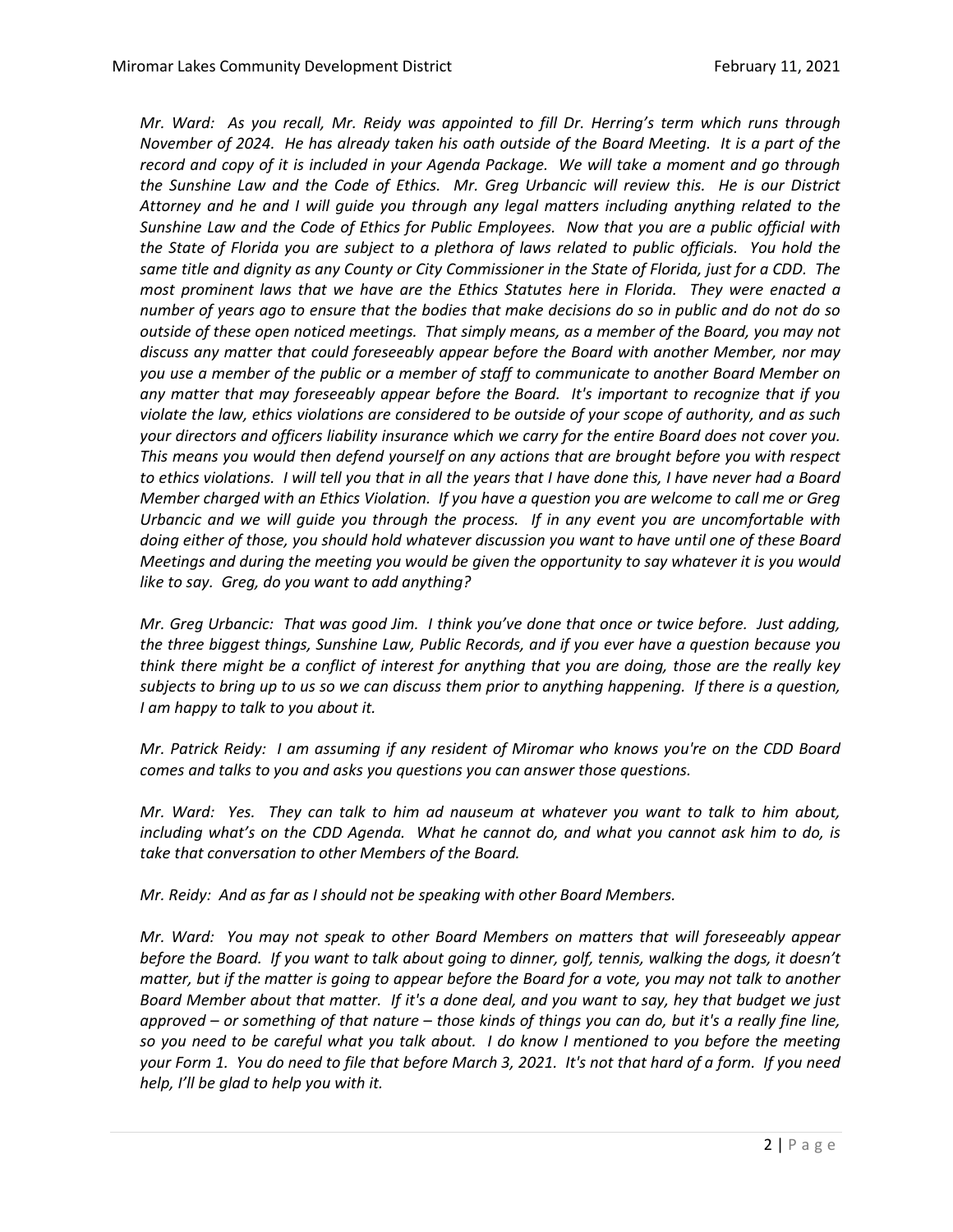#### **THIRD ORDER OF BUSINESS Consideration of Minutes**

#### **January 14, 2021 – Regular Meeting**

Mr. Ward asked if there were any corrections or additions to the January 14, 2021 Minutes.

*Mr. Doug Ballinger: On line 246, page 6, Jim, something that you said here needs to be reworded. It starts with "assuming the worst-case scenario…" That needs rewording. Then on Line 250 it says "to suit" anybody, and I think you meant "to sue" anybody. That needs to be changed. I think that's about all.*

*Ms. Mary LeFevre: Line 342 is Modena. There is also on Line 181, I don't know what this was supposed to be, but it's "a couple of conversations I've had with one of the Board Members" is not a sentence. (Indecipherable 7:45.)*

*Mr. Alan Refkin: If you put that before "I" it might make some sense.* 

*Ms. LeFevre: It doesn't have any subject though. It doesn't tell you what you did.* 

*Mr. Ward: What were we talking about?*

*Ms. LeFevre: That was the Ravenna, I think.* 

*Mr. Ward: I know. Put Ravenna in front of the word Board. Remember to make that a comma. He was trying to move the process forward.* 

*Mr. Mike Weber: Okay. I've got a few. 239 it says "that may not mean that you don't a responsibility…" it should say "that may not mean that you don't have a responsibility…" Then 254 states (indecipherable 9:27).* 

*Mr. Ward: I'm having a hard time hearing you.* 

*Mr. Mike Weber: 254 "see if the document states that states…" Remove the second "states." Then 347 "I see the stocking of the lake by the fish did occur." Okay? Delete the whole thing.* 

*Ms. LeFevre: 544 is Tim and not Jim.* 

*Mr. Ward: If there are no more changes a motion to approve the Minutes as amended would be in order.* 

> **On MOTION made by Ms. Mary LeFevre, seconded by Mr. Doug Ballinger, and with all in favor, the January 14, 2021 Regular Meeting Minutes were approved as amended.**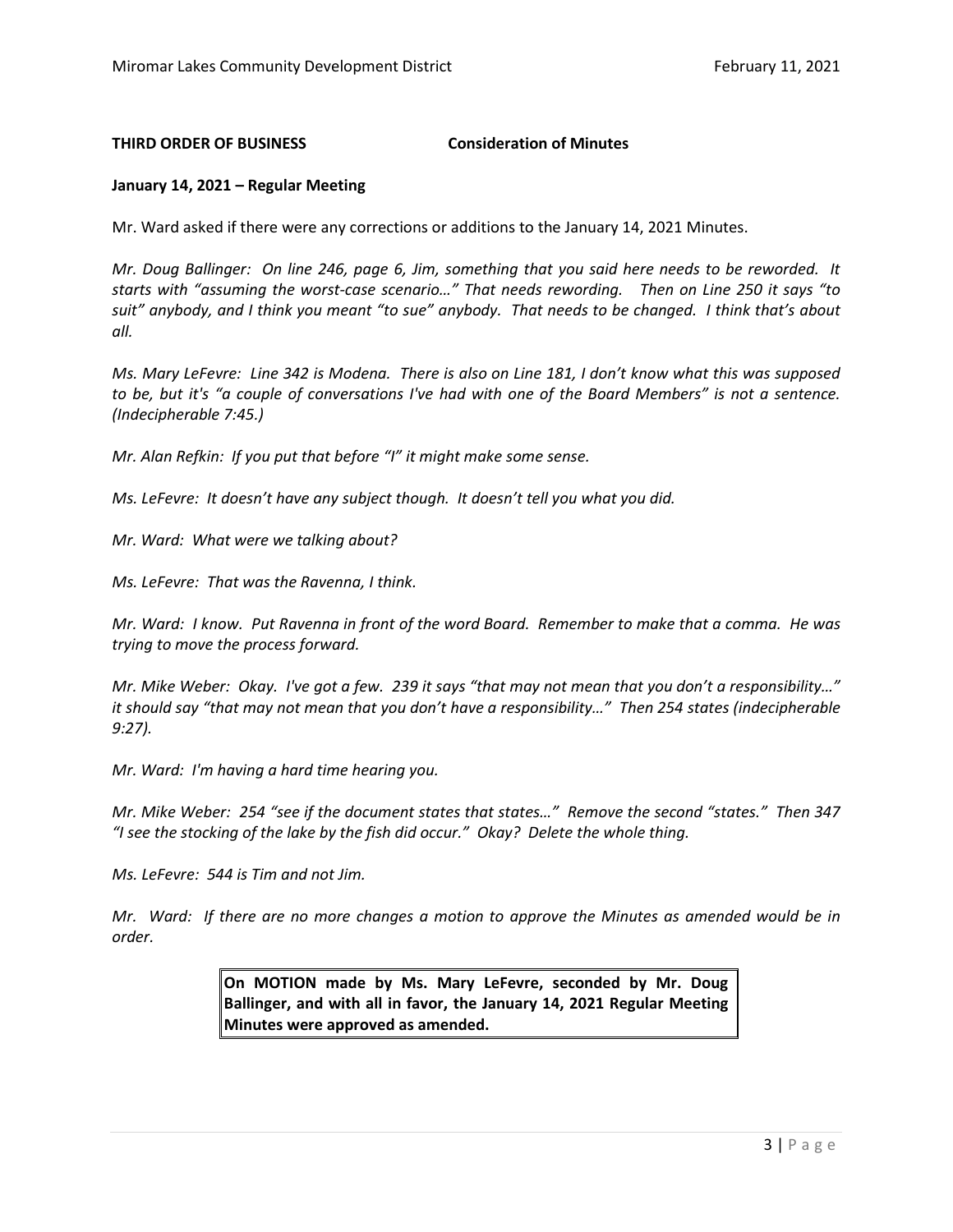### **FOURTH ORDER OF BUSINESS Staff Reports**

#### **I. District Attorney**

*Mr. Greg Urbancic: I didn't have anything to report unless there are specific questions for me.* There were none.

#### **II. District Engineer**

*Mr. Charlie Krebs: The only thing I have is Dana Hume with Johnson Engineering did call me and gave me a brief summary of the dewatering permit that they are going to bring before us, that FGCU is trying to work on. He gave me a little more information. I'm waiting to see the full package, but they are not dewatering into land that we own, the CDD. It's just that we are downstream of University lands and South Florida wants us to be aware that this action is going on. Once I have that, and I have a chance to review it, I will prepare a memo to you.* 

#### **III. Asset Manager**

### **a) Operations Report February 1, 2021**

*Mr. Bruce Bernard: I've got Richard Freeman right here. He is an associate with CGA. He's my assistant on these projects. If I'm not here, he will probably be here. Our lake restoration will be completed in St. Moritz next week and we will bring in Ana Capri Cove, along with the riprap for the lake bank repair at the Volterra subdivision. We've got about \$30,000 dollars' worth of repairs we have to do to that lake bank; areas that have sunk and fallen in along those banks. But that's really it. We didn't do any repairs over there after the hurricane. Cane toad collection and lake skimming will be started back up this month. This cost will be incurred by both the CDD and Miromar Lakes. MRI, our underground drainage contractor, will be completing Phase III this month of our cyclic drainage program and once that's done, we will start back up next year again with Phase I. CGA is in the process of putting together the landscape management analysis for the existing CDD properties, plus each of the Ben Hill Griffin berm properties to the*  north, and also, we had a drainage problem at Lot 1 over at Tivoli. There is a berm there that *comes down right onto that lot. The water runoff from that berm was going into that lot. Charlie did a design, and we had a vendor come and put in three yard-drains to drain that out to the street. We completed that last month.* 

*Mr. Alan Refkin: You said the future berms over on Ben Hill Griffin. Are those the one near Capri?*

*Mr. Bernard: Yes. Starting from where ours ended, where you see all the mulch. We are just looking at that for future.* 

*Mr. Refkin: In case it gets turned over, okay. That's good planning on your part.* 

*Mr. Bernard: We are just looking at what we have now, and that for the future, so if we have to come up with total costs down the road, we have a number.*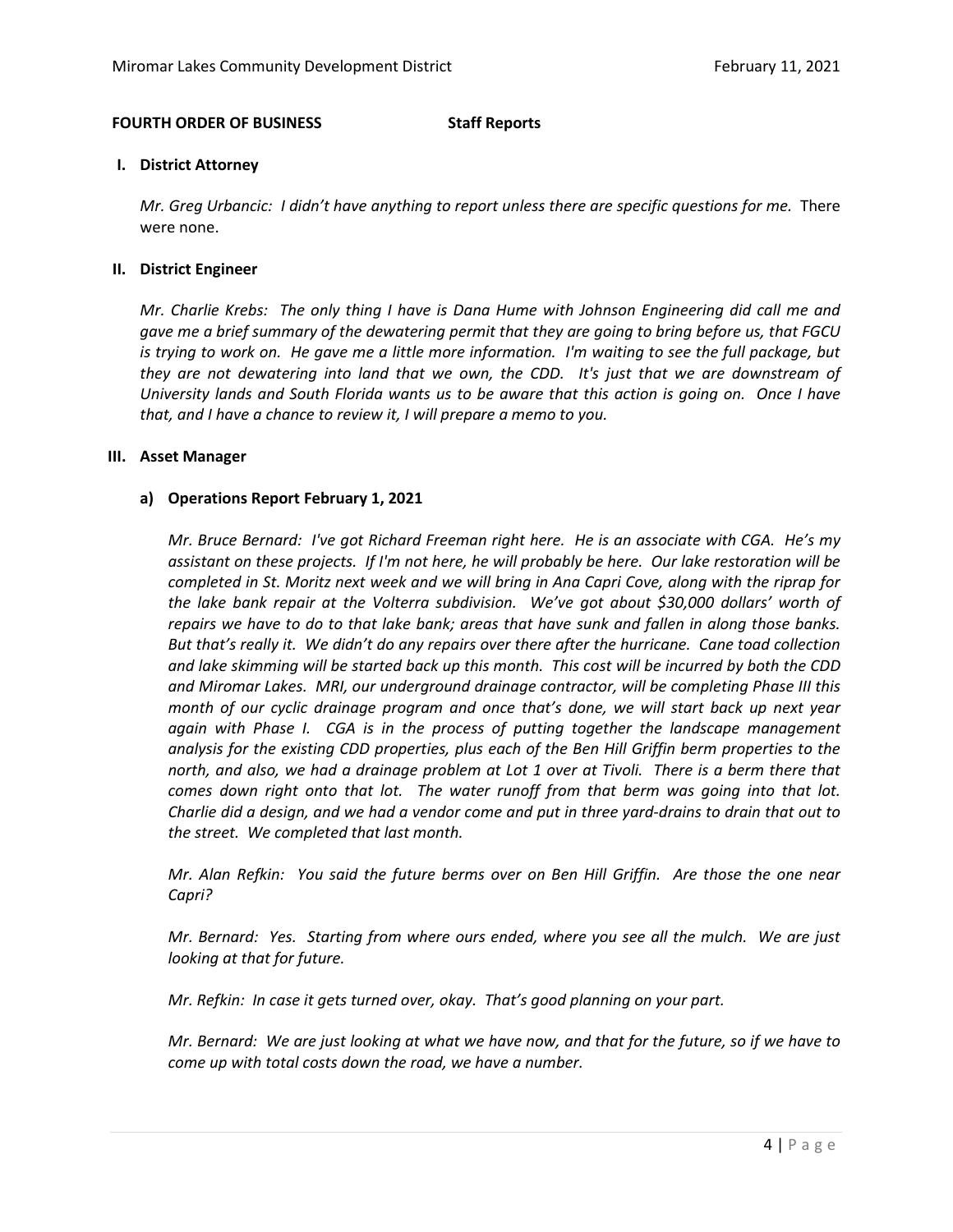*Mr. Refkin: How many lakes are going to be over there? I just don't know if the CDD is going to be responsible for any of those. Not the big lakes obviously, but is any part of that going to be a part of the Water Management System?* 

*Mr. Bernard: I think the cove areas, like we have now off the big lake, those cove areas cut in –*

*Mr. Refkin: And those will be part of the water management system, right?*

*Mr. Bernard: There will be drainage going into there.* 

*Mr. Refkin: So, we will have to see what the cost would be if we decide to take those over.* 

*Mr. Bernard: If Miromar development wants to turn them over to the CDD, we would take those as we go. That's incremental as we add that section.* 

*Mr. Refkin: Is there any timetable, or do you know of a timetable? A guestimate as to when those berms might be turned over? Are we talking 3 months from now or 6 months from now?* 

*Mr. Bernard: We don't have any yet.* 

*Ms. LeFevre: We talked last time about the cost of a permanent repair of the Ravenna shoreline.* 

*Mr. Bernard: The cost it would take to do the riprap for the whole Ravenna shoreline to put it to the standards of the other shorelines we have?*

*Mr. Ward: \$115,000 dollars.* 

*Mr. Bernard: Then on top of that the drainage portion in there for cleaning brings it to really \$123,000 dollars.* 

#### **IV. District Manager**

#### **a) Financial Statements for period ending January 31, 2020 (unaudited)**

*Mr. Ward: I have nothing for you. I do remember Mr. Weber had asked at the last meeting for a primer on accounting and CDDs, which I would be glad to do for you if you would like to hear it.* 

*Mr. Weber: Yes.* 

*Mr. Ward: Okay. If you would pull your financial statements and go to page 1. I'm going to give you some basic information on how governments do accounting. In contrast to the private sector, governments use what's called fund accounting basis. That means each set of bank accounts that you have is a discrete balance sheet and income statement. That discrete balance sheet and income statement are related to specific facilities that you operate and/or maintain and are bond issues that you have. So, for Miromar, we have what's called a general fund, which is simply all of your operations and maintenance activities, the part of the District that you go through on a yearly basis and adopt your operating budget. The debt service funds, they are segregated by the two series of bonds that we have: the 2012 bonds and the 2015 bonds. They*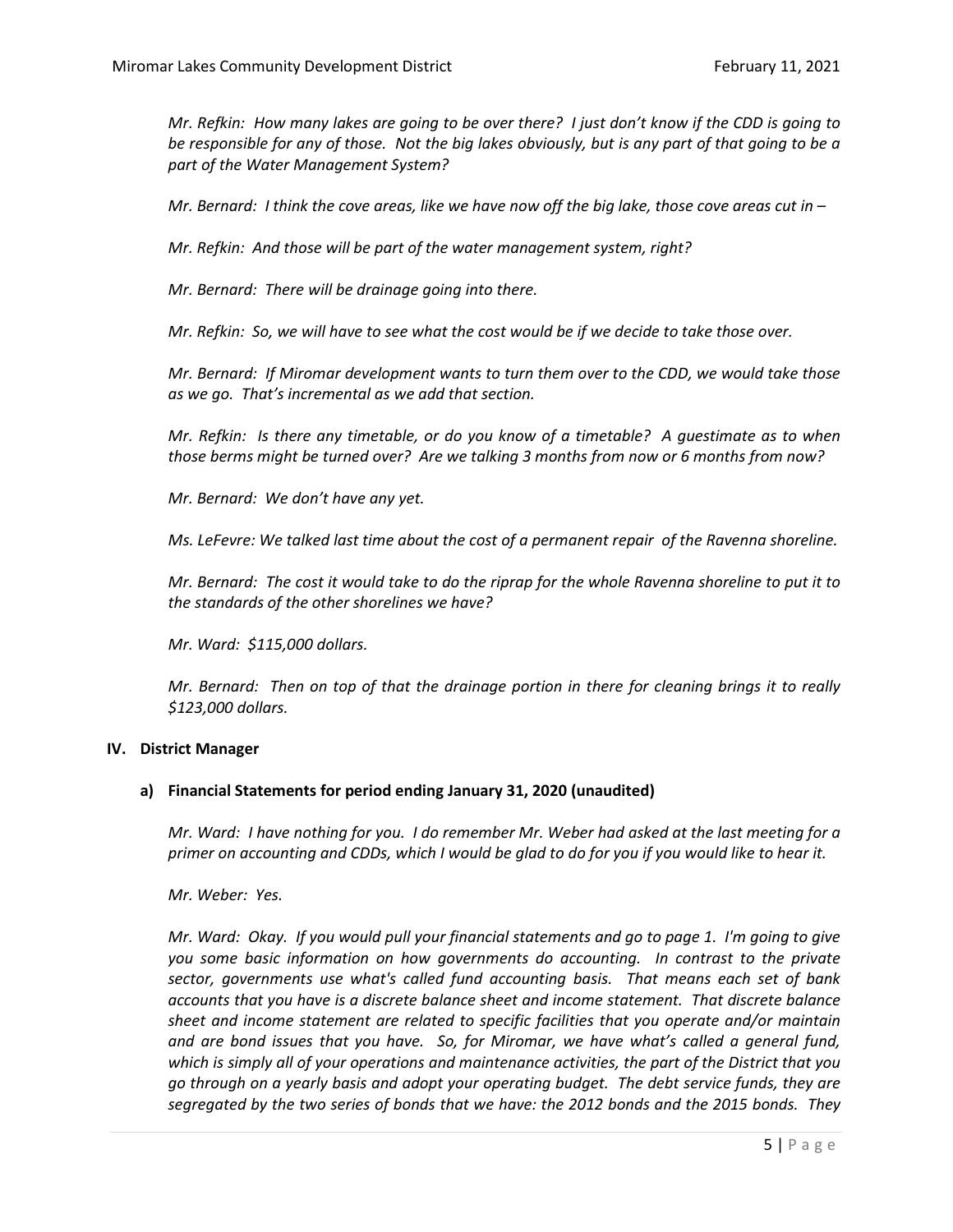*held all of the assets and all of the liabilities with respect to the monies that come into us for payment of those bonds, and then the payment activities that go along with those bonds. As a subset of a fund, we have what are called account groups. Account groups are where we hold long-term liabilities and long-term assets that are really not balance sheet items because they are long term in the government sector. This is completely different in the private sector. In a governmental entity, we have a long-term debt account group, and we have a fixed asset account group. The long-term debt account group tells you how much money basically we have in order to pay bonds, which in this financial statement is \$2.26 million, and how much we need*  in order to pay the remaining debt we have, which is \$14.7 million. In our world, in the *governmental world, they don't mean a whole lot, because your bonds are paid over a fixed amortization period for those bonds. There're 30-year debt from the time they were originally issued, so we don't call bonds early, we don't stretch maturities. They are a fixed schedule of*  when they are paid. So, it's just a number on a sheet. The \$36 million, the investment in general *fixed assets, is a number that is carried from the beginning of time, to the termination of your bond date. It essentially is all of the money that you paid out to purchase or acquire all of the assets you have, less the depreciation on those assets. In government, the depreciation means nothing, because at the end of the term of the bond, when all of the assets are depreciated, the assets are still there. They are just there as a matter of course. The depreciation is just a book entry that we are required to use. What we actually have in fixed assets is probably well in excess of \$36.5 million, but that's the net number as of January 31, 2021. That is basically your balance sheet and how it works. I will take you down to page 2 and what we call the fund equity section. Fund equity, or fund balance, fund balance just means cash – how much cash do you have in the bank at the end of the period? In a general fund it is all what we call unassigned. Unassigned means it's not allocated for a specific purpose. Your general fund, if you look, you have an unassigned beginning balance of October 1, 2020 of \$265,000 dollars. That just means that's the cash we have available on 10/01/2020 to start our current fiscal year, exclusive of what we assigned for other purposes. The unassigned reserve balance, we update that in October of each year, or November, towards the end of the audit, which is nothing more than the amount of cash from the prior year assigned to specific reserves, which we call in this particular district Board's operations, and the differential is what we call results in current operations. It's just where your cash is in relation to your expenses in the current period. Your debt service funds are what we call restricted fund balances. Restricted means that you can't use them for any other purpose other than what they are assigned to pay, which is debt service on bonds. So, that's what you see in there. Then account groups do not have a fund equity section. They just don't exist in our world. So, that's what a balance sheet really is for a governmental agency. If you go on to page 3 and 4, as I said, each fund has its own discrete set of books. Its own income statement basically. So, your revenues and expenditures sheet gives you what you have spent in the current period, what you have received in the current period, and then your total year-to-date, and that's benched against your revised budget, or total budget for the year. I don't pay a huge amount of attention to the month-to-month stuff, simply because you don't spend money on an equal month basis. You spend money as needed. We don't start programs like cane toad removal until sometime in the year, but I do pay attention to the percent of budget numbers in total. A good example is, in your revenue section, as of January 31, 2021, you received 77% of the revenue that you thought you were going to get for the entire year. If you look at the revenue, you see most of that's coming from what we call on roll assessment. The amount of money that you pay each year as a part of your tax bill that comes to the CDD. That basically tells you that 83% of your existing residents within the community have paid their assessments as of January 31. That's an okay number for January 31; that's*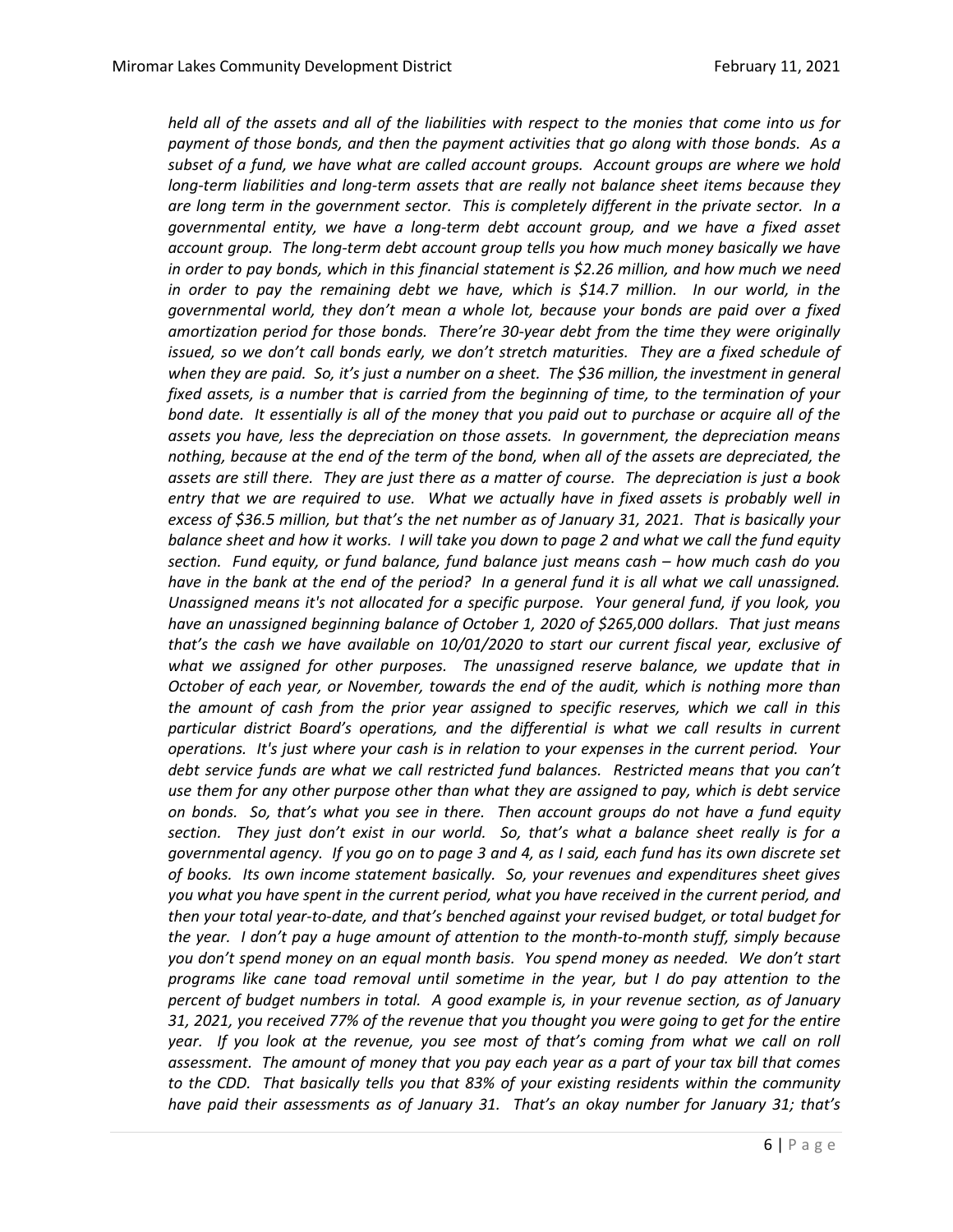*pretty good actually. And people pay based on what they feel their taxes should be. If they want to take the discount, they pay it in November or December. It may come in a little later. It just*  doesn't matter. This is a really good number because what's important is that the amount of *money, for example, that we receive in January isn't January money. It's December money that doesn't get transferred to us from the County until the month of January. They usually do their distributions towards the end of the month or the beginning of the following month. So, all in all, you can look at that and say we've received \$540,000 dollars over a \$699,000 budget, so we are in pretty good shape. Then the developer, they pay their assessments on a quarterly basis to us for the property they own, so that will always be 100% by the time we get to the end of the year. Then I will generally look at your last page, which is page 5, and we have a \$699,000 dollar budget and we have spent \$123,000 dollars here to date, 19% of our total expected revenues of which we have collected 83% of that number. We are on good track. The reserve number, we put in the budget for purposes of knowing that it's there, but remember we are not spending it. It is going to the unrestricted reserve balances at the end of the year, so those numbers will stay like that and then at the end of the year, once I get my final cash, I reallocate that cash down into the unrestricted reserve line items that we have on the balance sheet. Then you have exactly the same kind of analysis on your debt service fund. So, your next page, page 6, you can see where your 83% of your special assessments on roll for your 2012, it is a very good number as of this point in time. We don't have any developer assessments on this particular bond issue. That means that all of the land subject to your 2012 bonds are in private ownership, individual homeowners, there is nothing in the developers name at this point, and then you have a little bit of money coming in from interest income on a yearly basis, and then it shows you the principal and interest that is due on the bonds. There is an extraordinary item we call principal debt service early redemptions. What that is, is as cash accumulates in what we call one a revenue bank account, an excess of what we need for principal and interest. I can redeem bonds on a periodic basis. In addition to that, if a homeowner comes in and wants to prepay the debt on their lot, that money goes into a special bank account and is used to prepay bonds. That's where you will see that occurring during the year. A \$5,000 dollar increment simply means that over a couple of years we call bonds on a \$5,000 dollar increment basis, so if you pay me \$18,000 dollars, I can only call in \$15,000 dollars in bonds. A couple of people do that over a period of a year or two, and we will get another couple grand in that bank account, and then I call bonds with it once it hits the \$5,000 dollar increment. That's what you are seeing in this particular line item. Then you see the fund balance. And as I said those fund balances are all restricted. The 2012 and the 2015 bonds are exactly the same format for the analysis of those, and I make no changes in that formatting style. That's kind of a very short version of how financial statements have been prepared for decades.* 

*Mr. Patrick Reidy: My question is on the cane toad removal, the year-to-date is \$13,000 dollars for four months, the budget is \$11,000 dollars, so my question is, as I believe I heard someone say we are going to split the cost with Miromar. So, is this already split?* 

*Mr. Ward: This is already split. We do not pay –*

*Mr. Reidy: What I look at is in four months we are already over budget. Same thing with the aeration system. And again, they are not huge amounts of money per se, so, I am just pointing that out.* 

*Mr. Ward: Okay.*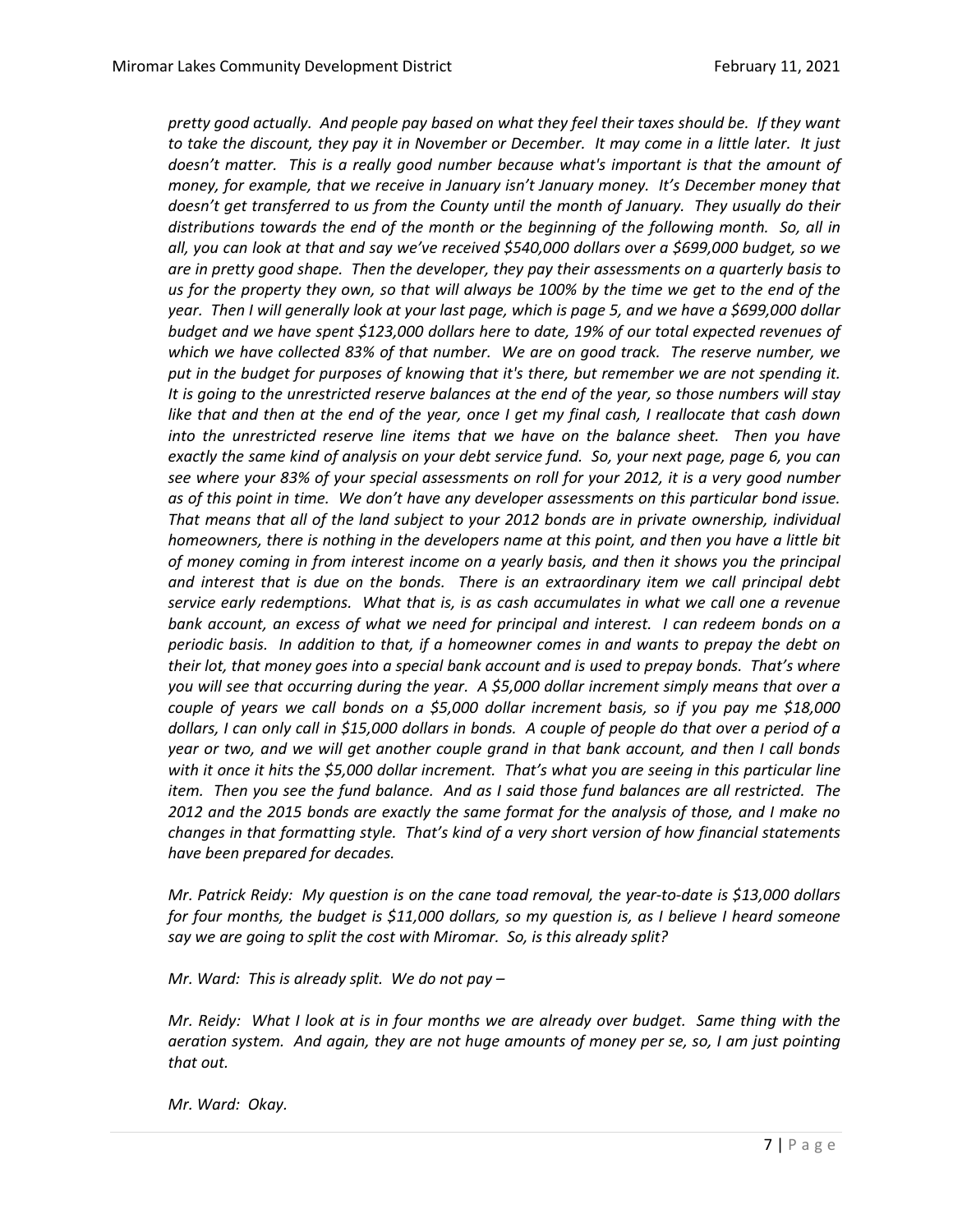*Mr. Bernard: On the cane toads, if you remember, we had a discussion before. Miromar's budget for cane toads does not start until January. We picked up the first three months because that was our budget year. Miromar is going to start picking up the cane toads now on their*  budget. All we will be using now out of our budget is the other portion, the skimming. We will *be doing the skimming part. Miromar is going to pay for the cane toad collection. If you remember, when we put this budget together, in July of last year, we did not know how expensive this cane toad problem was going to be. At first, we just had a few, now we have them in multiple communities. The total p.o.'s for the skimming contractor and the cane toad collector contractor is \$60,000 dollars. So, we are going to pay our \$30,000 by the end of this year and Miromar will pay their \$30,000 dollars. On the aerators, we usually put \$2,000 dollars a year in for diffusers and stuff, and maintenance of them, but this year, back in October we had a problem with a fountain which was a \$6,000- or \$7,000-dollar budget item, and that's where we had to go since we had nothing in this budget for fountains since we only had one fountain. And as something big went like that, well, we had to rebuild the fountain, and it came in at \$6,800 dollars. Maybe next year we will put in a line item for that one fountain, but it doesn't happen every year, so I don't know if we just want to bump up the aerator or put a fountain number in, because I don't like to put a lot of money in an item if I know I am not going to spend it, because that money is just sitting there. I would rather put it in contingencies that put it on a line item. Whatever way Jim wants to put it in the budget, we will look at it.* 

*Mr. Ward: Your point on the cane toad, clearly that number has geometrically increased since*  we started that program, and clearly for Fiscal Year 2021, which is the year we are in, that *number is going to be way over what we budgeted. It's going to be \$30,000 dollars.* 

Discussion ensued regarding the cane toad budget amount and contingency funds.

*Mr. Reidy: On page 2, in the general fund column. I've read the past two meeting's minutes, and it appears to me the Board has wanted to set aside funds for disaster relief and water management system, but setup money aside in case in 5 years, 7 years, 10 years from now another Irma comes along. So, you show the \$265,000 in unassigned balance which rolled over from September 30, and you have the 50 45. That 50 45, does that relate to 9/30/20 or does that relate to this year?* 

*Mr. Ward: 9/30/20*

*Mr. Reidy: So, for financial purposes, the \$265,802, should be minus the 95, and \$321,951 should be \$416,959.* 

*Mr. Ward: What would be the proportions here are the 50 and 45 for the current fiscal year, but I don't show it that way.* 

*Mr. Reidy: I understand that. I'm just saying that this \$321,951, would you say is the current operations. The number if you go to page 5 is \$416,959. So, I think that's what number should go there and the 95 should come out at the 265 for presentation purposes, because the 95 comes out of the 265.*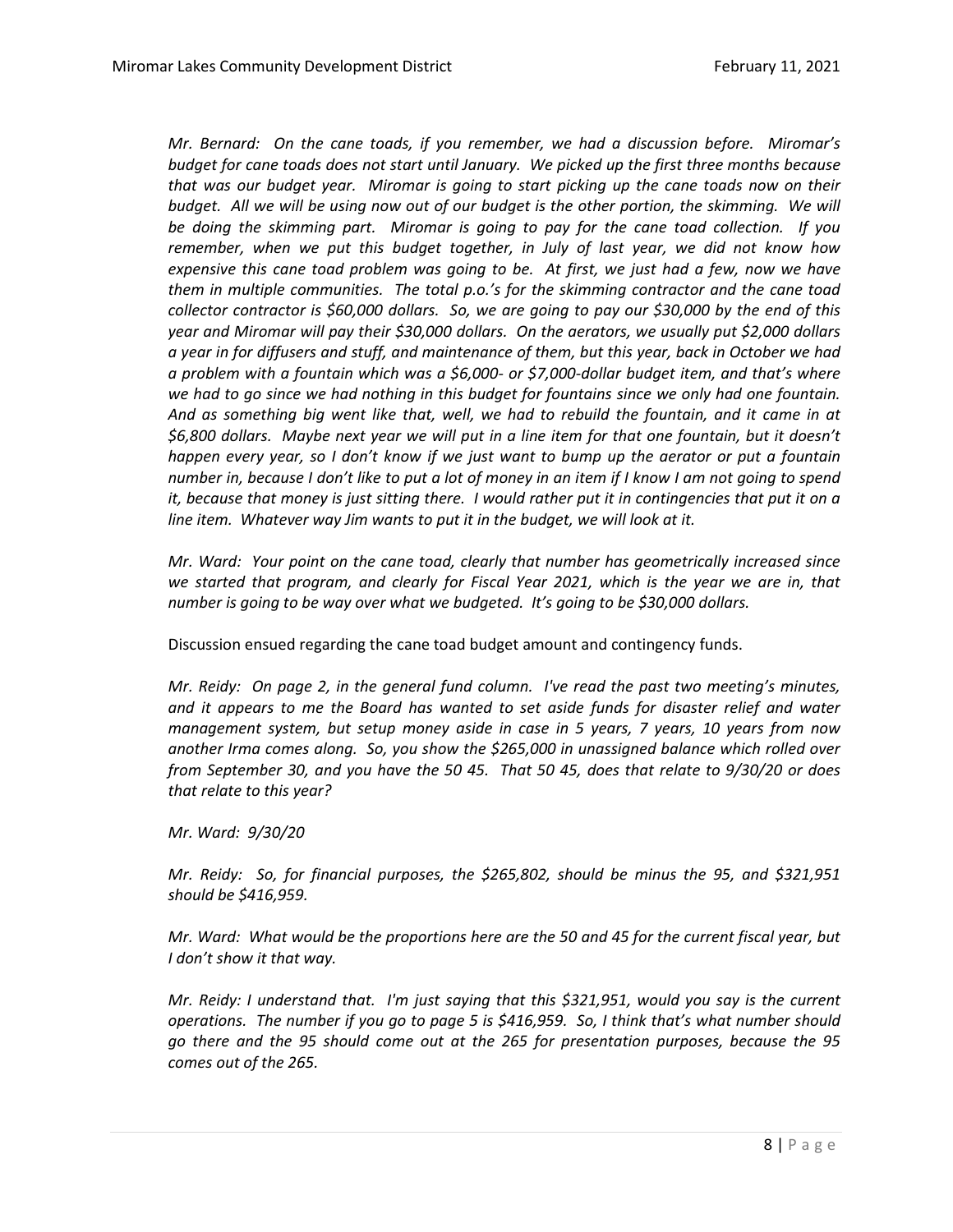*Mr. Ward: I understand what you are saying, but I don't do it in mid-year. I do it at the end of the fiscal year.* 

*Mr. Reidy: The \$265,802 is what the number was and includes the 95, is what my point is. So, when you take the 95 out you've got to reduce the 265. And the 321 is the current operations which is really 416. You took it out of the current operations as if you used –*

*Mr. Ward: No, let me go back. The 265 is the net of the 95. It is not including the 95. Your actual cash at 10/01/2020 was 265 plus 50 plus 45. What I do is, once I get the final fund balance, I make the adjustment downwards to reflect this.* 

*Mr. Reidy: I couldn't find the September 30 statement.* 

*Mr. Ward: Yeah. I can send them to you, but I don't make those adjustments until November or December because we are not through making the adjusting entries for the prior year until late November. I usually don't do that until December. And I think I was late this year. I did it in January, if my memory serves, but I usually do it after.* 

*Mr. Reidy: Another question, the 95 is the setup reserves? And you mentioned this is unassigned cash. Why wouldn't we show it as a separate fund so that we take the money out of the cash account and put it in a separate account, so we don't spend it? My point is, we can call it unassigned, and we can just call it a reserve. We don't have to say water management or disaster relief because as soon as I see water management and disaster, I'm thinking you are not going to spend that money for anything but that.* 

*Mr. Ward: In the governmental world, you can put it in another bank account, and we can call it general fund II, but at the end of the day, legally, it's unassigned. You can then do whatever you like with it.* 

*Mr. Reidy: So, you are saying legally we can't set up a separate account?* 

*Mr. Ward: I can set up a separate bank account, but the board always has the discretion to do what they want with that money, no matter what you call it on a piece of paper.* 

*Mr. Weber: So, the next Board that comes in can say "I like that money, I think I'll spend it."*

*Mr. Ward: Right. And the funds where you can't do that, like our debt service funds for payment of bonds, or if we have what we call a capital project fund, but these are all a general fund and legally you do whatever you want with it, whenever you want.* 

*Mr. Weber: I guess a good way of expressing that too is, yeah, this is what we would like to reserve it for; however, if something comes along that we didn't anticipate, then we have to have a source. And a great example of that is the lawsuit a few years ago. I mean, there was nothing. We had to invade the reserves.* 

*Mr. Doug Ballinger: Is that 265, is that the money that you were talking about because it's October 1 and you had to have funds available for October, November and December until you got your money as the tax roll funds started coming in?*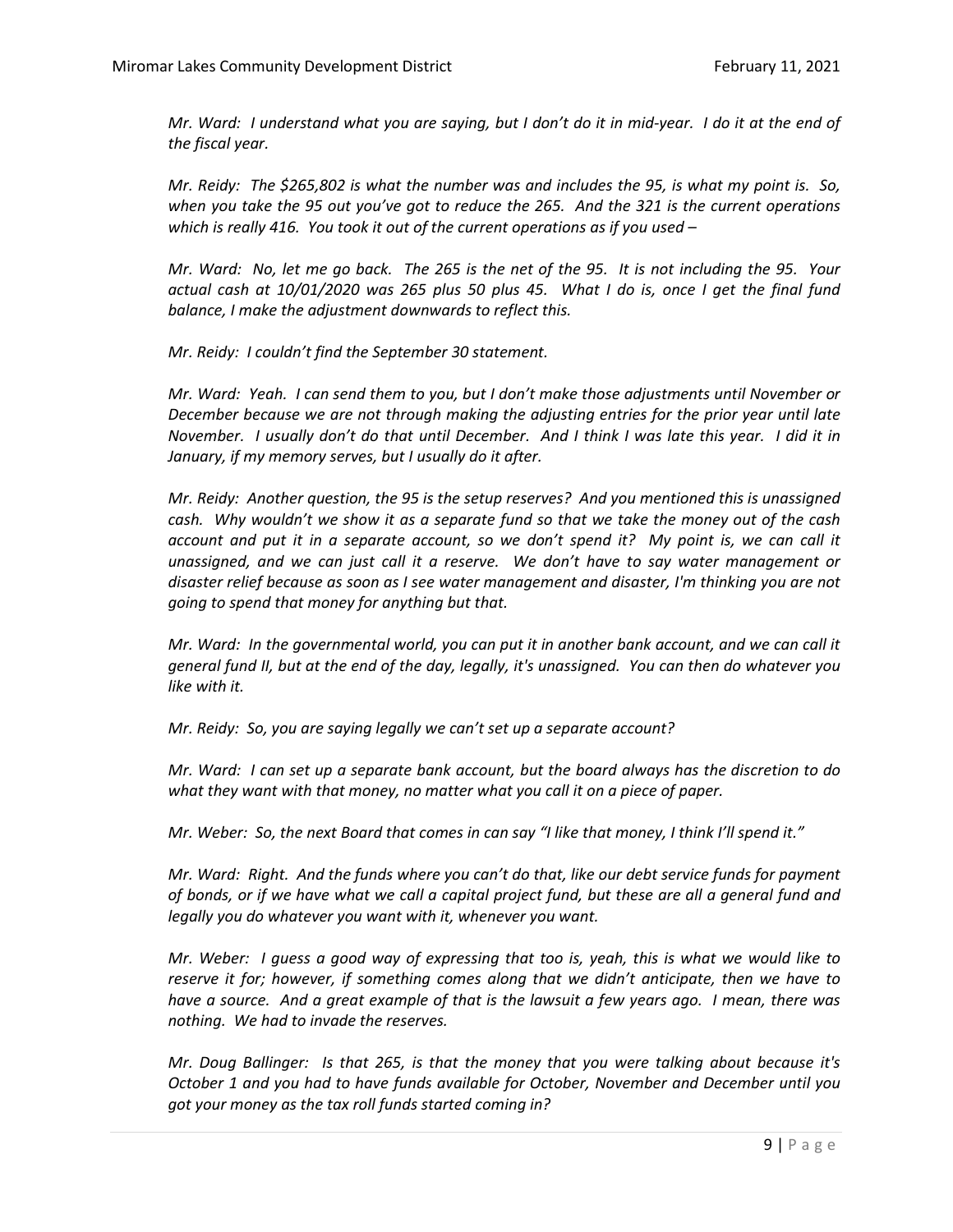*Mr. Ward: Yes. You need on average 3 months of operating cash in order to fund the first 3 months of the fiscal year because remember, you don't get your bill until November, you pay it November 30, we don't get the money until usually the week after New Year's. Sometimes we get it in December, but most of the time we get it in January. So, you're operating on your cash from last year in order to fund it.* 

*Mr. Alan Refkin: We are over-funded in that a little bit. From what you've told me.* 

*Mr. Ward: Personally, I will tell you, you are over funded in terms of cash requirements for October, November, and December, but in terms of what we call reserves, it is extremely minimal.* 

*Mr. Alan Refkin: Weren't we talking about increasing the reserves? I mean, that's been the discussion for a while.*

*Mr. Mike Weber: We were bouncing around numbers because we ended up with \$100,000 dollar year.* 

*Mr. Alan Refkin: How do we get to a determination of what we really need to have as a good reserve?*

*Mr. Ward: Okay. Let's go back and understand what happened. If my memory serves me, and it is fading these days, but if my memory serves me, we had roughly \$300,000 or \$350,000 or maybe a little more than that four or five years ago. Then we went through hell with Irma, we went through hell with this litigation. Our reserve cash dropped to under \$100,000 dollars. I barely could make it through the first three months. So, then we changed the budget. We moved the landscaping over to the HOA. We got this back on track again, and over a 3-year period, whenever Irma finished, we got our balances back up to something where I think we can all breathe at this point. This is a decent number to have. It meets our obligations, and we have got a little bit of money stuck in disaster relief. \$45,000 dollars in petty cash. It's like let's go buy coffee at 7-11 kind of money. So, does it need to be increased? Yes. I will tell you honestly that whatever you put in a disaster relief fund you are going to be told it's too much, it's too little, it might be enough, it just is what it is, because you can't predict what a storm is going to do to any one of these communities. So, if you are saying could I take whatever I don't need in the fund balance, the cash piece that's not reserved for either of those two, and move it into this disaster place? I would go yeah, that's cool, let's do that, but it is still probably never going to be enough. It's just going to give you maybe \$100,000 dollars on a multimillion-dollar system. It is what it is at this point in time. Landscaping, I think, honestly, we got all caught up in the reserve number and what that should be, and probably we should have done that a whole lot differently than I did that, but that is what it is. But I think on a going forward basis we can hone these numbers a little bit. The \$50,000 dollars for reserve for drainage, if that increases a little bit every year we are still in good shape. The disaster relief, it's anybody's call what you make it. I will tell you the hundreds of governments I see in this state in 40 years all have a different opinion on what they should do with the disaster relief. It's just all over the board.* 

*Mr. Mike Weber: I think there is a fine line between not having a reserve at all, and having one, but one that isn't going to be material from a standpoint of fees the community has to pay on an*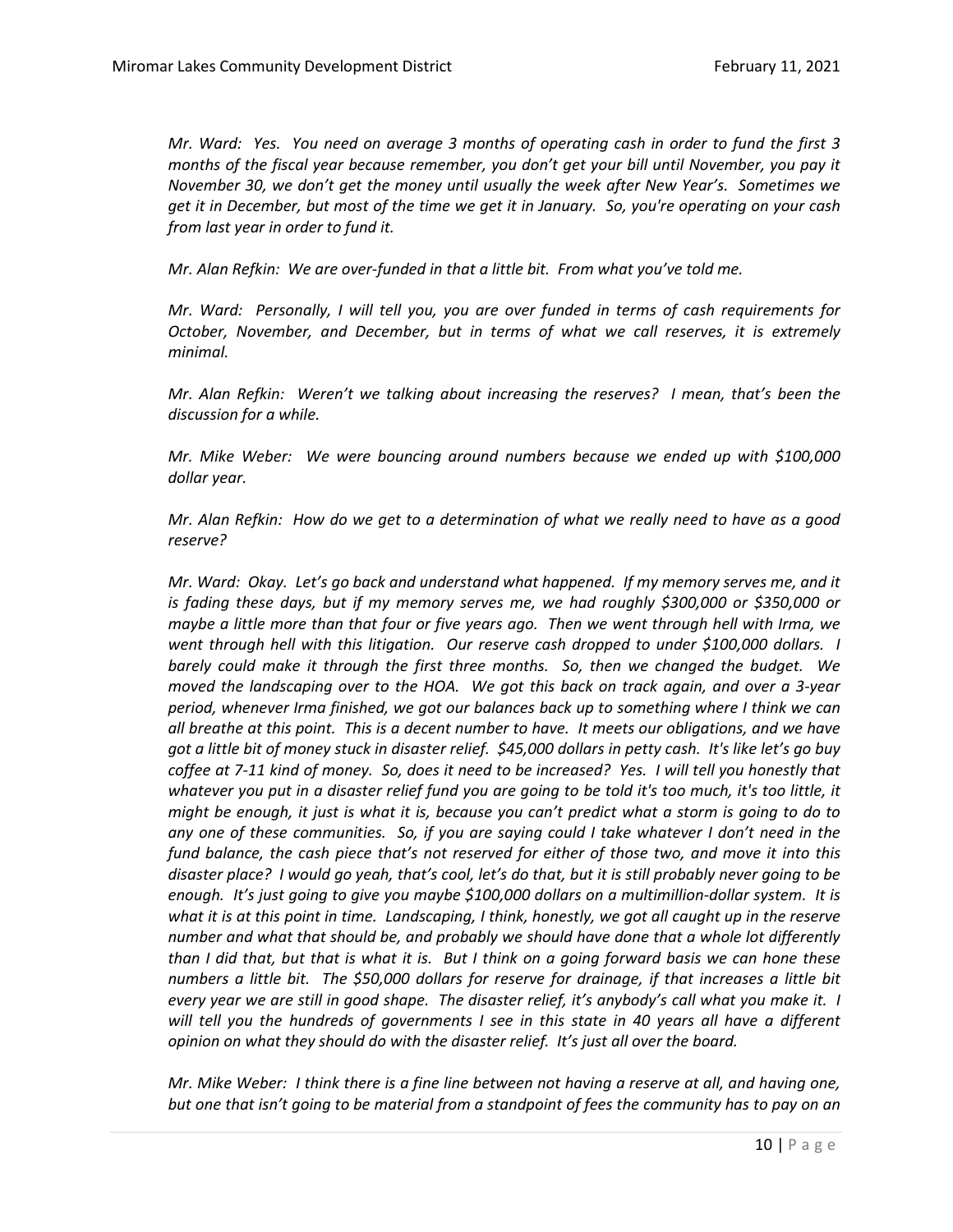*annual basis. So, you want to build a reserve, but you don't want to have it so that the community feels it. That's the tough part. What's that number? And we've got \$100,000 dollars, so over ten years we will have \$1 million dollars.* 

*Mr. Alan Refkin: You're right. And Miromar hasn't taken over the landscaping like they did, we would have had to make an assessment because we were that short of the cash. That's what we are trying to come up with because Miromar is going to be turning more and more over to us. We are going to be getting berms, we are going to be getting new water management systems. What Bruce is going to be doing in the storm drainage, that's going to increase as we get these sections turned over to us, so our demands are likely to increase. Our reserves are likely to need to be increased at some point, but I hear what you're saying Mike, which makes perfect sense. What is that number, so we don't inflict pain, but then again, so we have enough so that people won't get an assessment.* 

*Mr. Ward: Here's a good way to think about it: Every hundred thousand dollars costs \$59 dollars per year, per resident. So, \$60 bucks gets you \$100 grand. We are now basically saying, of your total assessment, \$60 dollars of that goes toward your reserve. That's not an unreasonable number, and in light of trying to be cognizant of what people have to pay, that's a good number right now.* 

*Mr. Mike Weber: The only other options we really have, if we really want to protect ourselves would be to hire an outside firm to come in and do a full assessment and say from our professional opinion, this is what we should be reserving. And now you've got something to fall back on as a Board saying well, we hired a company, we've got this number, and this is what we are using, so nobody can really discredit you. However, what we're doing is just picking a number, so we are kind of open for criticism because we don't really have anything to base it on. So, we might want to think about getting an outside firm to actually give us a number so we at least know what it is, and we can see if it is realistic to try and pursue it.* 

*Mr. Ward: I think, if we are going to reevaluate this landscaping, that is exactly what we need to do on the reserve side of this. The drainage is easier, but that clearly is a very big nut to crack.* 

*Mr. Bernard: Just from Irma, which was a 1, we had as much repair in riprap, as we did in landscaping. We spent \$330,000 dollars on riprap lake bank. We spent \$368,000 on landscaping. You guys are saying go out and do this. Now, you've got to work the worst-case scenario if a category 4 storm hits. You can see these numbers are going to – even without the landscaping, just the riprap alone I think would be up to \$1 million dollars. Because with a category 1 storm we spent \$330,000 dollars.* 

*Mr. Mike Weber: That's a good point, those are serious numbers. I for one would like to find out what it would cost us to have an analysis done and come back with an expert opinion. If it's a reasonable number I think we should do it. And maybe we don't use that number ultimately because it is going to inflict too much pain, but at least we know if we are close to it, if we are far from it, and if we are far from it maybe we want to modify this a little bit. I think just sitting here without any independent professional input leaves us open for criticism.* 

*Mr. Ward: I think those independent people who do that are under \$10,000 dollars for that kind of a reserve study to be done. I think the hard part is I'm not sure many of them do these for*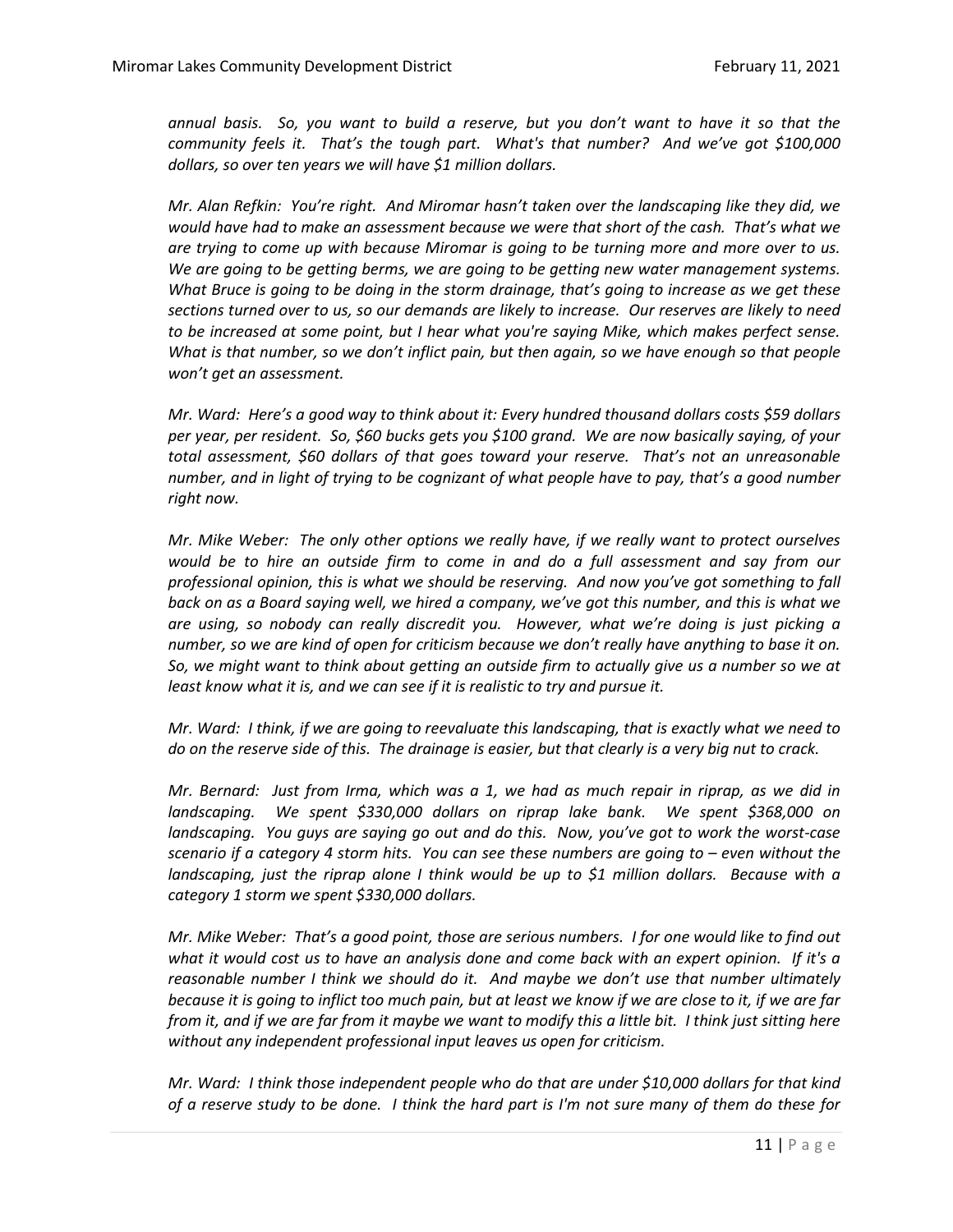*governments. I'm used to seeing them for homeowner's associations, but not governments. I think you probably have a good point. I think we probably ought to do this as part of the budget process this year, clearly for the drainage system. We are going to need some help from CGA clearly to put numbers together for this entire drainage system and landscaping in the same way. We can work on that over the next couple of months.* 

The Board agreed this was a good idea.

*Mr. Mike Weber: I think the important part of the reserve minimally is that you have enough in there that when there is a hurricane, that you minimally have enough money to do what needs to be done immediately, and then if you need to do a special assessment, you have time to do a special assessment. But at least have enough money to cover the initial output because you will be immediately be hit with some pretty big bills.* 

*Mr. Ward: We will get started on that. It's February, so I'll probably be producing a budget in April or May anyway. It probably won't be ready in time for the initial budget, but let's get started with it and see where we get to.*

*Mr. Weber: This study that we want to investigate, does that require waiting until the budget is done?*

*Mr. Ward: No. I would like to do it in concert, but we will get it started ahead of time. My budget will probably be a little behind the times, but that's okay.* 

*Mr. Weber: We would like to know the results of that study for when we are putting together next year's budget. We can look at the results of it and say, okay, do we need to boost the reserve? And if we do, we can put that in play.* 

*Mr. Ward: We can try to get that done for you. We can't promise that one because we have very specific timelines on that budget for presentation and adoption, so these companies are usually long lead times, so we will see what we can do for you.* 

*Mr. Alan Refkin: Who is giving us the landscaping estimate?*

*Mr. Bernard: Our landscaping division. That and I've also told them I wanted a worst-case scenario for hurricanes and such.* 

*Mr. Weber: Jim, thanks for going through that. It was long overdue. We should probably do this once a Year. And speaking of that, I noticed in Form 1, it says we are supposed to do ethics training once a year?*

*Mr. Ward: It's not required. It's only required for county commissions.* 

**FIFTH ORDER OF BUSINESS Supervisor's Requests and Audience Comments**

Mr. Ward asked if there were any Supervisor's requests.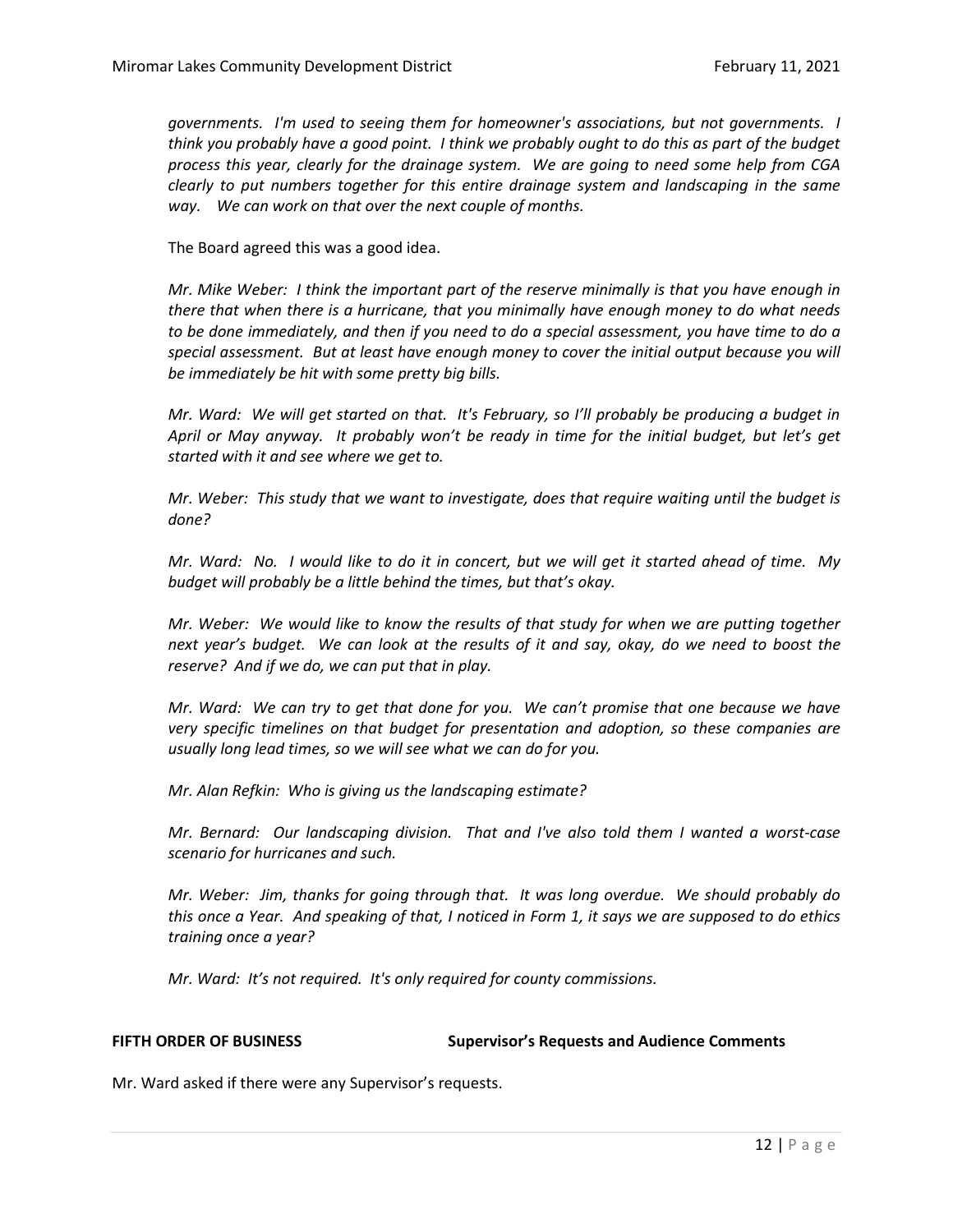*Ms. LeFevre: Can we talk more about the landscaping from last month?*

*Mr. Alan Refkin: Bruce is going to get us an estimate on that and that's what I was just asking. Bruce has gone to his team on that.* 

*Mr. Bernard: We are going to get a whole price book put together.* 

*Ms. LeFevre: I was just a little concerned about exactly what they are doing with our property too because, I'll tell you, meanwhile, when we drove down from the Ben Hill Griffin side. There are plants missing and it doesn't look like –*

*Mr. Alan Refkin: You need to remember Mary, when we had it, we were like, anal retentive on that because we were talking about when they took the trees out – but the point is they haven't kept that up to the standard that I think is Miromar's standard. But I think it really revolves around Mike's point: Let's find out from somebody other than Miromar what the cost is to see what the burden is because I think we got tattooed by Miromar because of that big increase in our dues from 14 something to 16 something which is supposed to be the landscaping and all that, and all we were talking about was a one-time assessment of like \$300 dollars or something.* 

*Ms. LeFevre: I don't know about that. All I know is, what are they doing with the money given to them for landscaping our property? It clearly is not being spent on Ben Hill Griffin. The medians are not kept up.* 

*Mr. Refkin: We have one firm doing theirs and "ours" and that was always a problem last time, because as Bruce will tell you, they gave a little more priority to Miromar than they did to ours until ours looked a little bit less than perfect in some areas.*

*Ms. LeFevre: And they were also all over us about the medians and wanting the medians pristine and I sat in meetings that were all about making sure when we took over the medians – well, how come they are not doing that now?*

*Mr. Bernard: I can definitely say I have driven around here and from what they used to get on us about, they are not even keeping it up. If you go down 75, the berm is all full of weeds, the big 2-mile berm we have on Ben Hill Griffin is not to the standard they used to have. If there was a brown spot, I used to get a call from Miromar Lakes, and now there are weeds growing in there. It's not what they held us up to, let's just say.* 

*Mr. Refkin: It was landscaped to a higher standard when we had it, but here is the overall question, and I'm not advocating this, I'm just throwing this out there. If we take it back over here, do you think Miromar is going to drop the dues over there for that delta? I guess I'm just trying to figure out what's best for the community. But you are right, the standard they have is lower than the standard we had, and lower than the standard they applied to us to maintain.* 

*Mr. Weber: When Tim came and offered to take over the responsibility of maintaining all the berms and everything for the CDD, and then talked about the benefits as far as the reserves, and also supposedly getting the benefit of a larger contract which could result in a less expensive cost, overall, when you put the two together, so there should have been a benefit there. And we liked what we heard and obviously we went with it. But my understanding is that it's still our responsibility. We have the ability to go to*